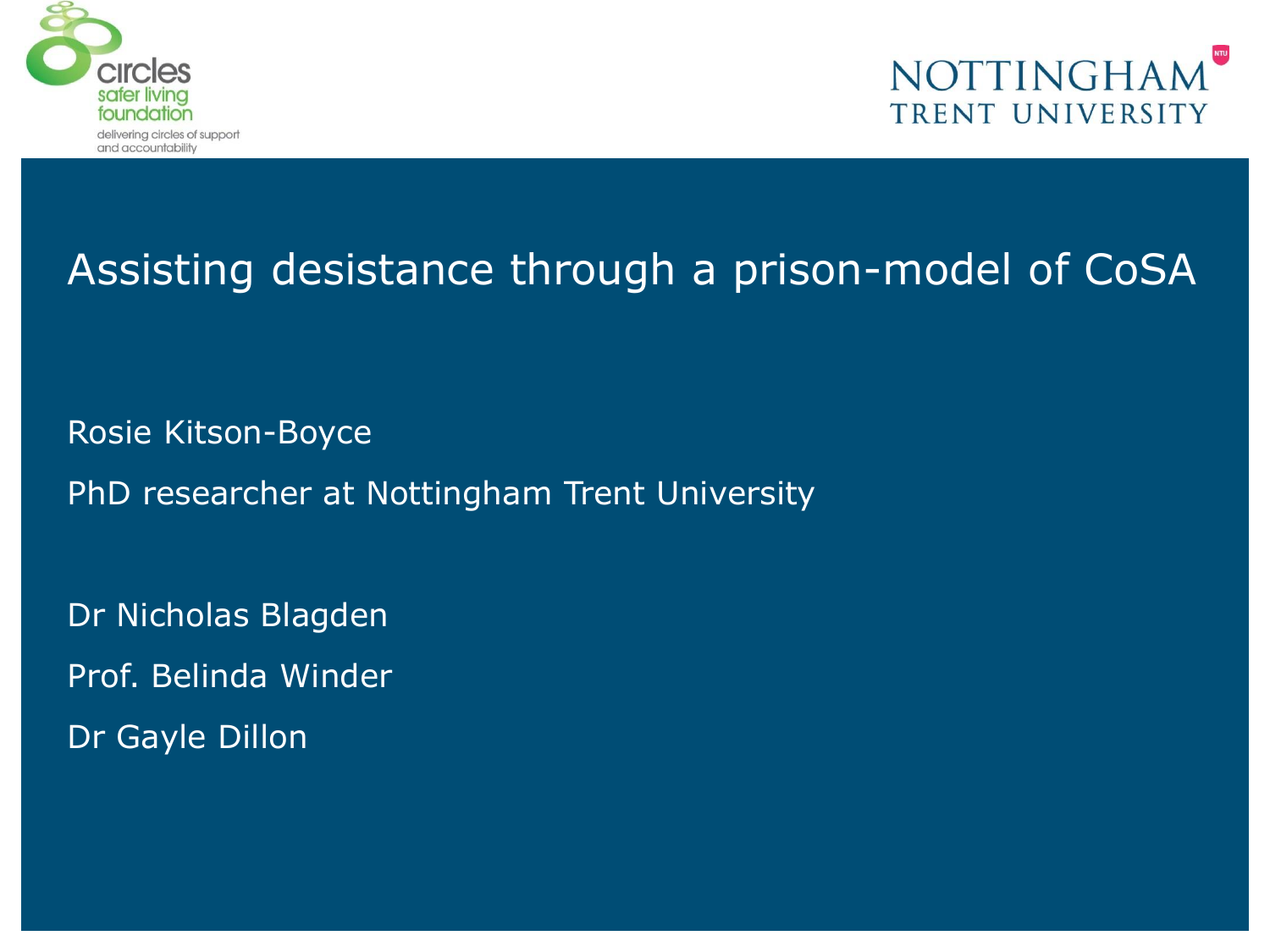### CoSA and desistance



- Desistance-focused initiatives offer support to help those convicted of sexual offences to rebuild the social bonds with their families and develop new social capital.
- Being part of a CoSA can assist in the regaining and strengthening of social criteria in cases whereby the individual faces barriers to successful reintegration
- Can also encourage and reinforce the cognitive transformations previously undergone by the Core Member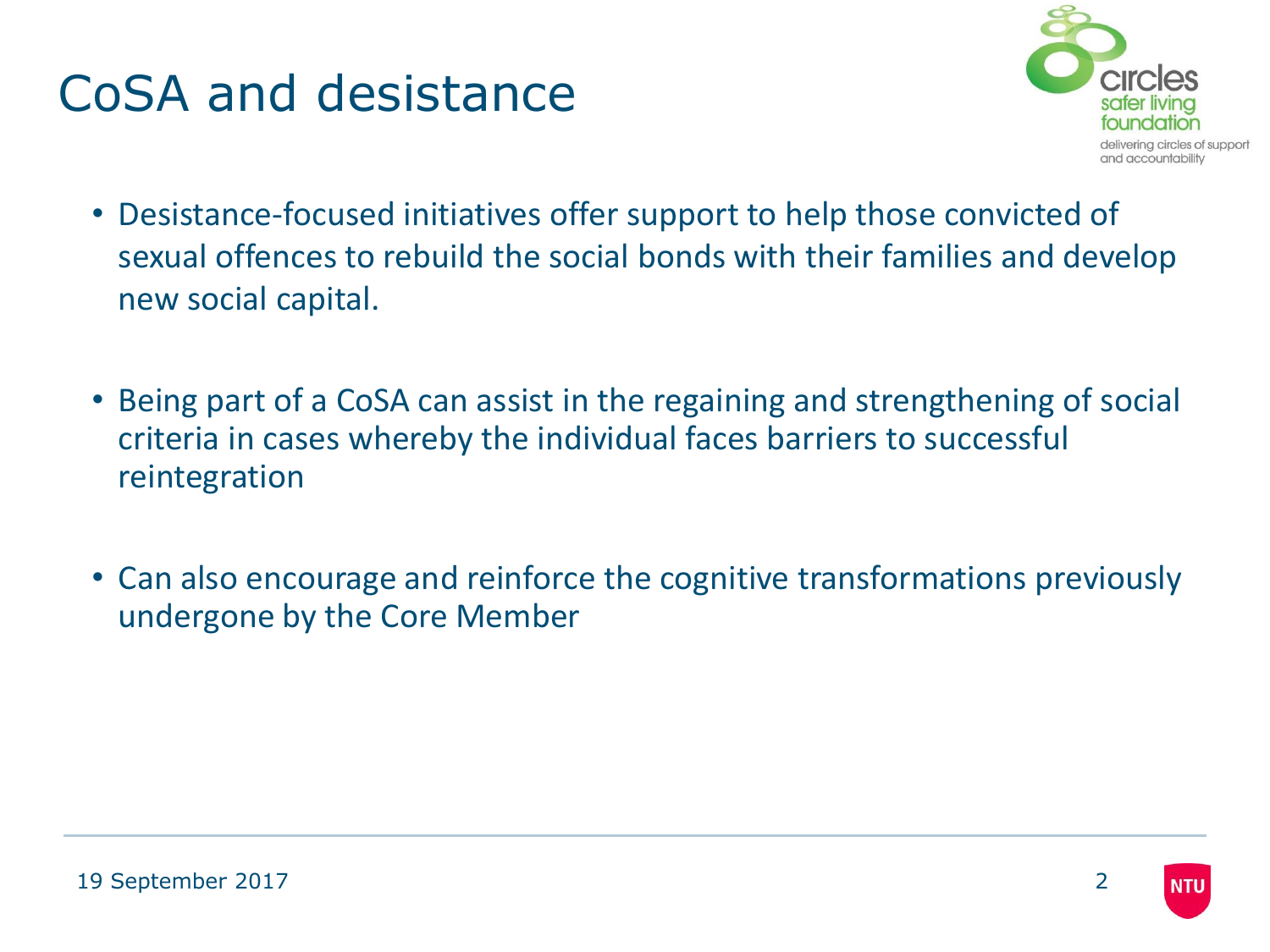### CoSA and desistance



- The early stages of release are a particularly sensitive period in terms of achieving desistance. *(Aresti et al., 2010; Fox, 2015).*
- In the community CoSA model however, support for the Core Member commences once they have been released into the community, sometimes with delays of several weeks.

- For many potential Core Members this may not be a problem however for some, additional support is needed through the transitional period.
- Effective resettlement for some requires through-care involving the establishment of a close relationship with the individual while they are still in prison, which is then continued on release.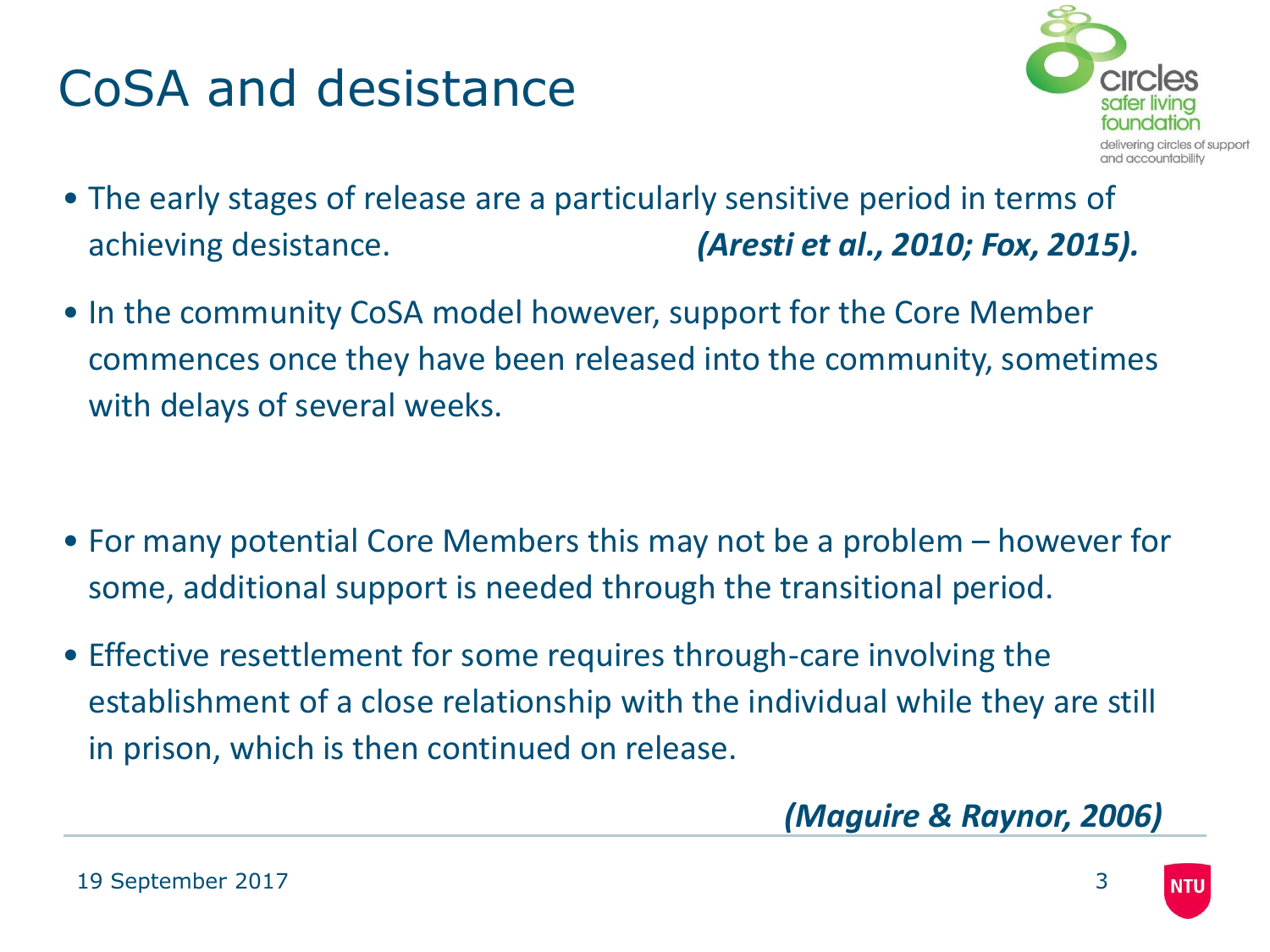### CoSA in Minnesota



#### MnCoSA:

- In 2008 a CoSA project was implemented in Minnesota, US involving individuals convicted of sexual offences who are due to be released from prison.
- MnCoSA is systematically designed to begin at least four weeks prior to the offender's release.
- The volunteers meet with the Core Member approximately 3 times whilst in prison before the sessions move with the Core Member as they re-enter the community *(MnCoSA, 2017)*
- MnCoSA focuses upon providing a continuum of support from prison to the community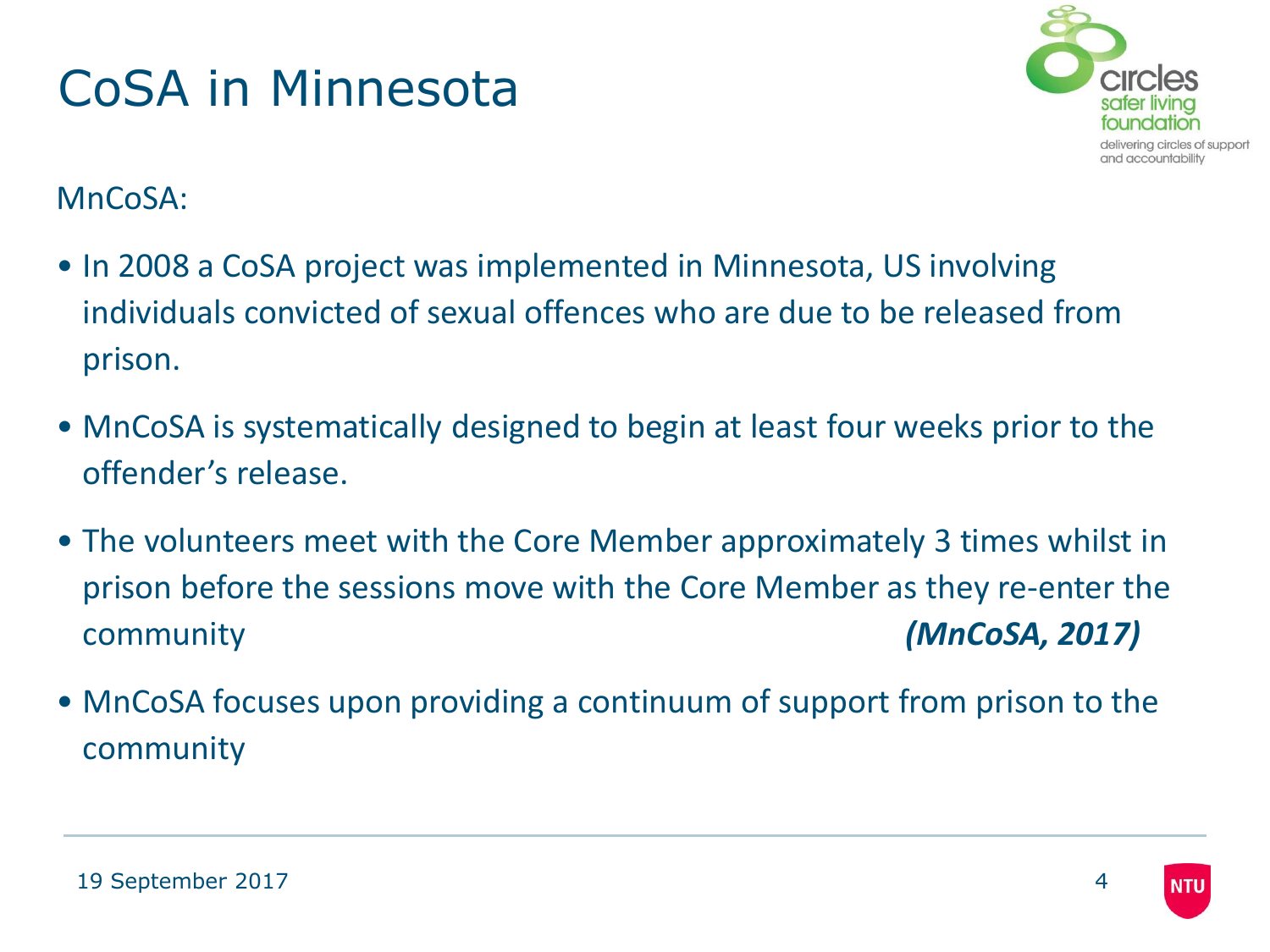

Following the success of the community CoSA projects in the UK a prisonbased model of CoSA was established in the UK.

•Established under the Safer Living Foundation - a charitable organisation including:

-HMP Whatton, Nottingham Trent University, National Probation Trust (Nottinghamshire), Nottinghamshire Police, Circles UK representatives.

•The CoSA begin approximately 3 months before a Core Members' release from prison.

•The volunteers come in to the prison for weekly circle sessions with the Core Member.

•They then continue in the community once the Core Members have been released – using the same volunteers for continuity of support

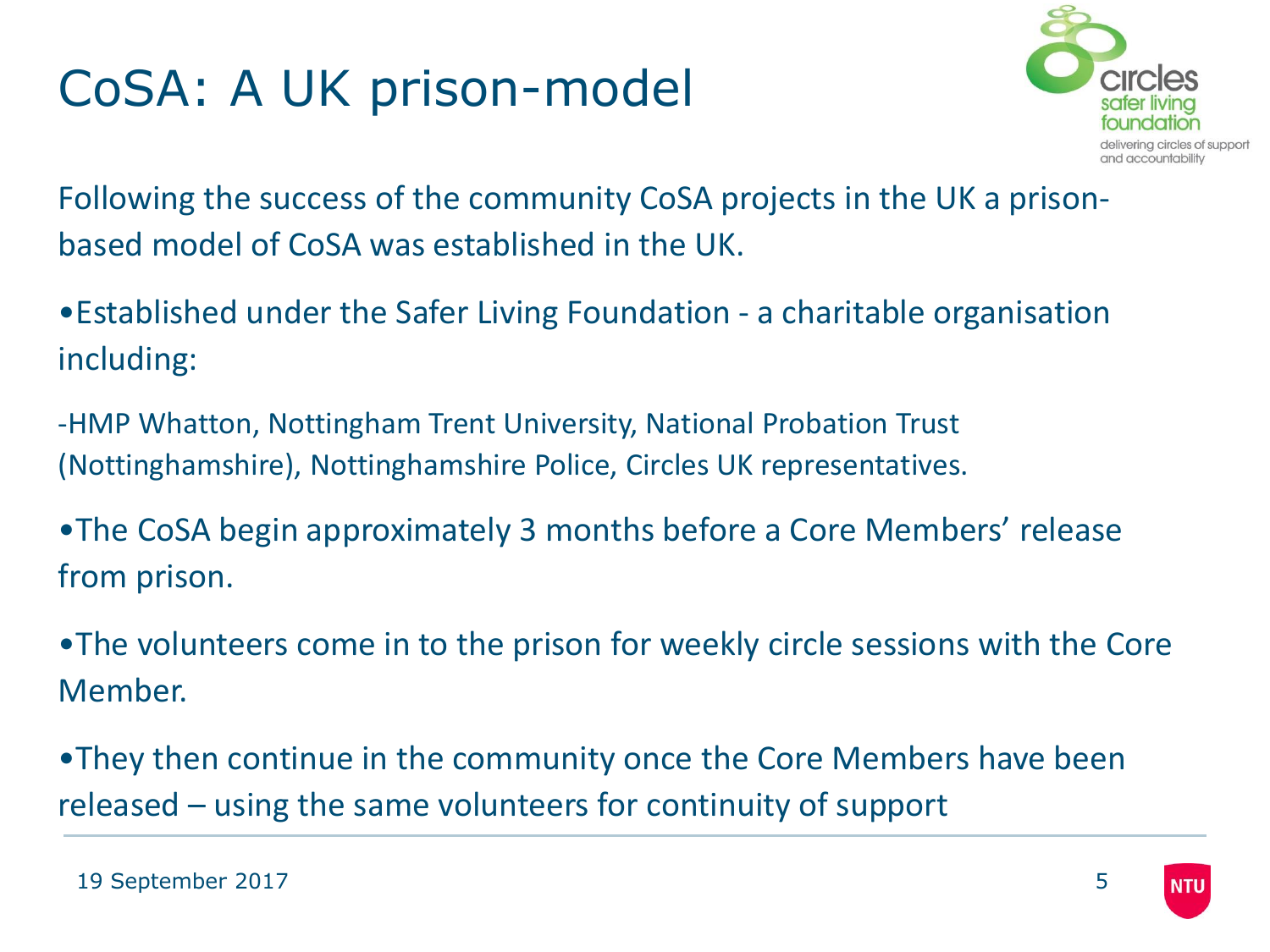

•Core Members consist of high-very high risk individuals convicted of sexual offences who are either elderly (55+) or Intellectually Disabled (ID)

•Concern some high risk prisoners were leaving Whatton without any family or community support.

- Particularly those with ID or who were elderly
- These type of indivdiuals are particularly vulnerable and can often find the transition from prison to the community the most difficult and socially isolating.
- Known that social isolation is a significant risk factor for further reoffending
- Those who do not meet the above criteria but who for example have a severe lack of social support on release will still be considered.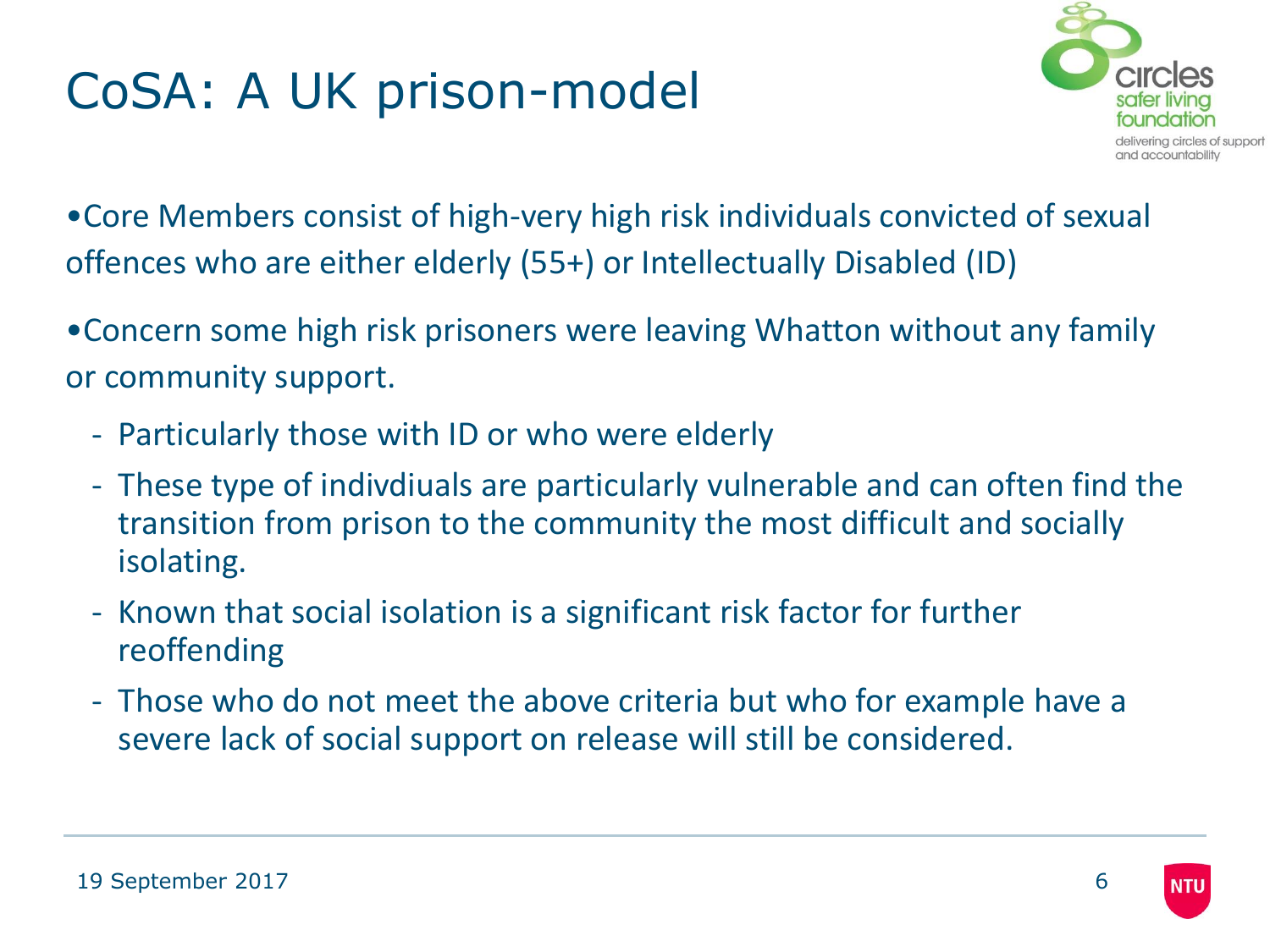

Data was collected from when the project was first started in 2014 until August 2016

Qualitative and Mixed method data collected from the core members at 3 time points:

T1. Prior to the core members starting the prison-model CoSA (n=9)

T2. Just before the core members were due to be released back in to the community  $(n=6)$ 

T3. Once the core members were in the community but still part of the CoSA (n=7)

Qualitative interviews were also collected from volunteers (n=10).

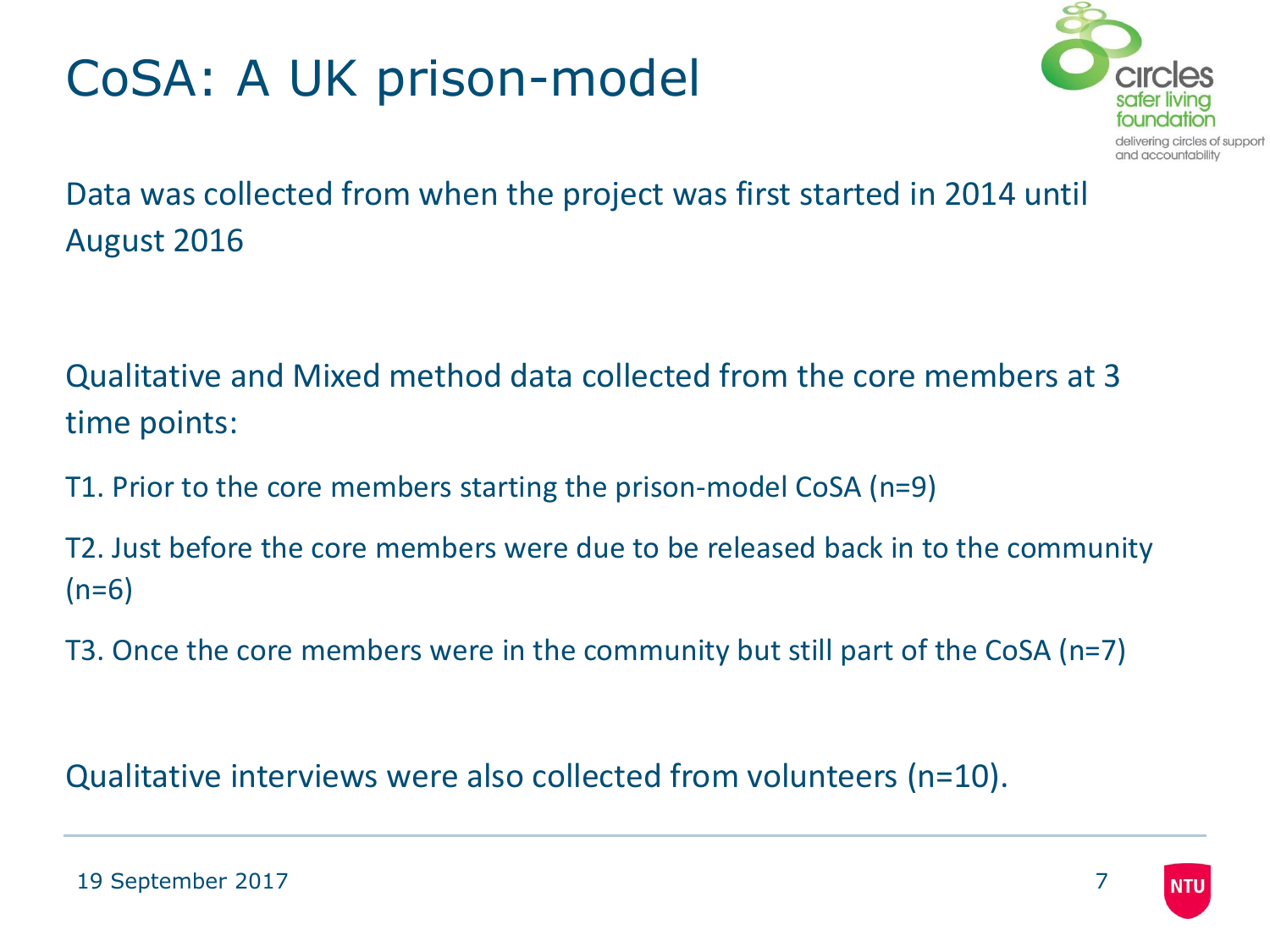#### **Knowing they'll have support**



#### Without the CoSA the Core Members would be facing release alone

'They (Prison-model coordinator) approached me yeah because I haven't got any erm support network out there at all, there's no family, friends or anything' **Core Member participant 2**

The importance of this support coming from 'normal', 'non-professionals' was evident – volunteering and not being paid to be there

'Because you know, they're volunteers, they come all this way to see a prisoner but they want to come and see you for a purpose…we talked a lot about it and it's wonderful.' **Core Member participant 7**

Social relations characterised by a sense of 'we-ness' improves well-being, assists the ex-offender in realising their pro social aspirations and motivates change *(Weaver & McNeill, 2015)*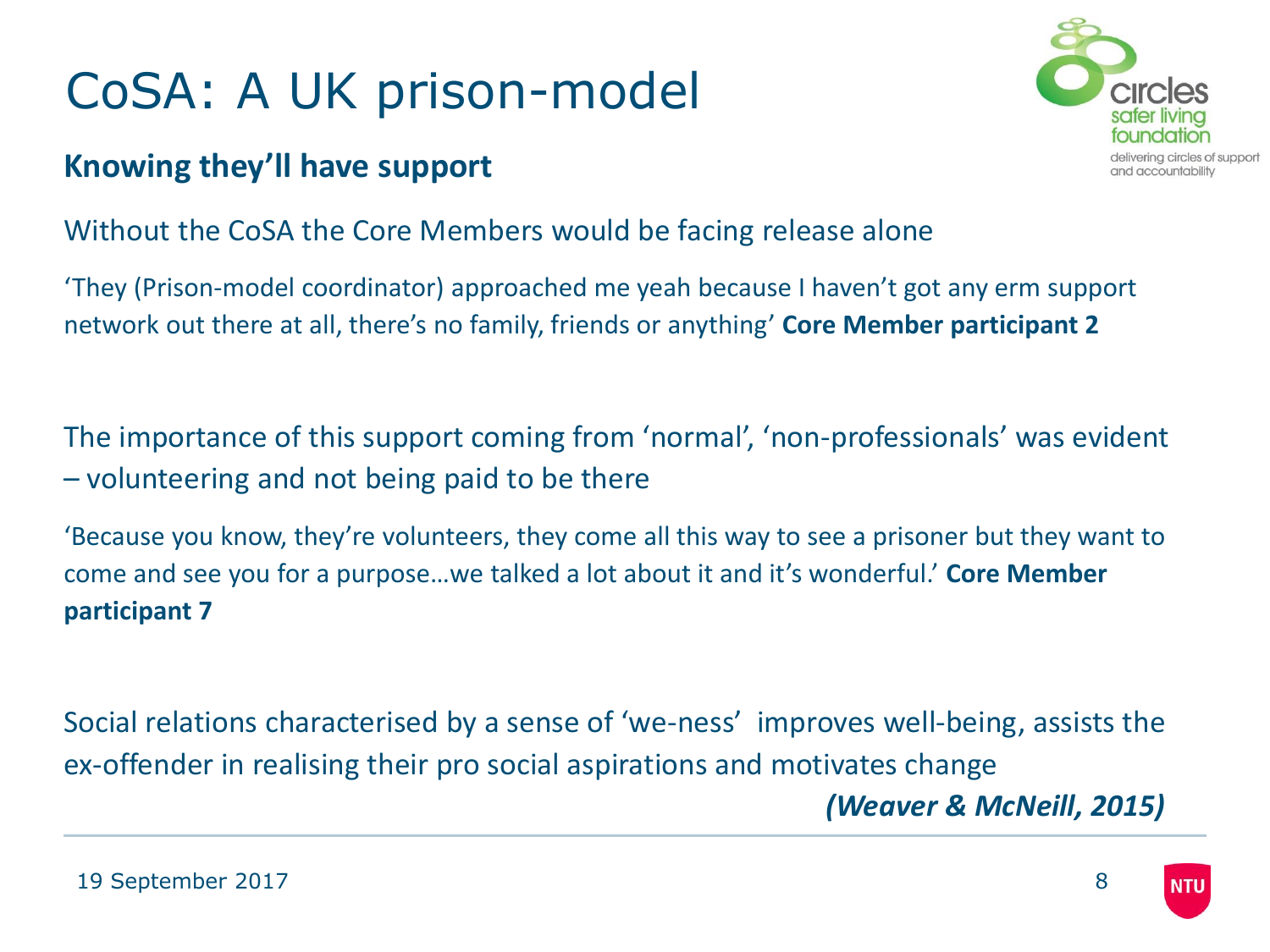

#### **Building relationships**

Enables time and space for relationships to be built and dynamics to settle before the reality of release sets in.

'as I say it takes erm several times to meet each other and talk to each other and understand each other and trust each other but once that's all done it's good.' **Core member participant 7**

Ex-offenders are more likely to accept direct guidance regarding desistance from people whereby the relationships involve rapport and listening to one another *(Barry, 2007; McCulloch 2005)* 

HMP Whatton - a safe place, which reduces anxiety and additional 'head space' for the prisoners to reflect upon the self and contemplate change.

*(Blagden, Winder & Hames, 2016)*

Would prison-models of CoSA be as beneficial in different prisons with different climates?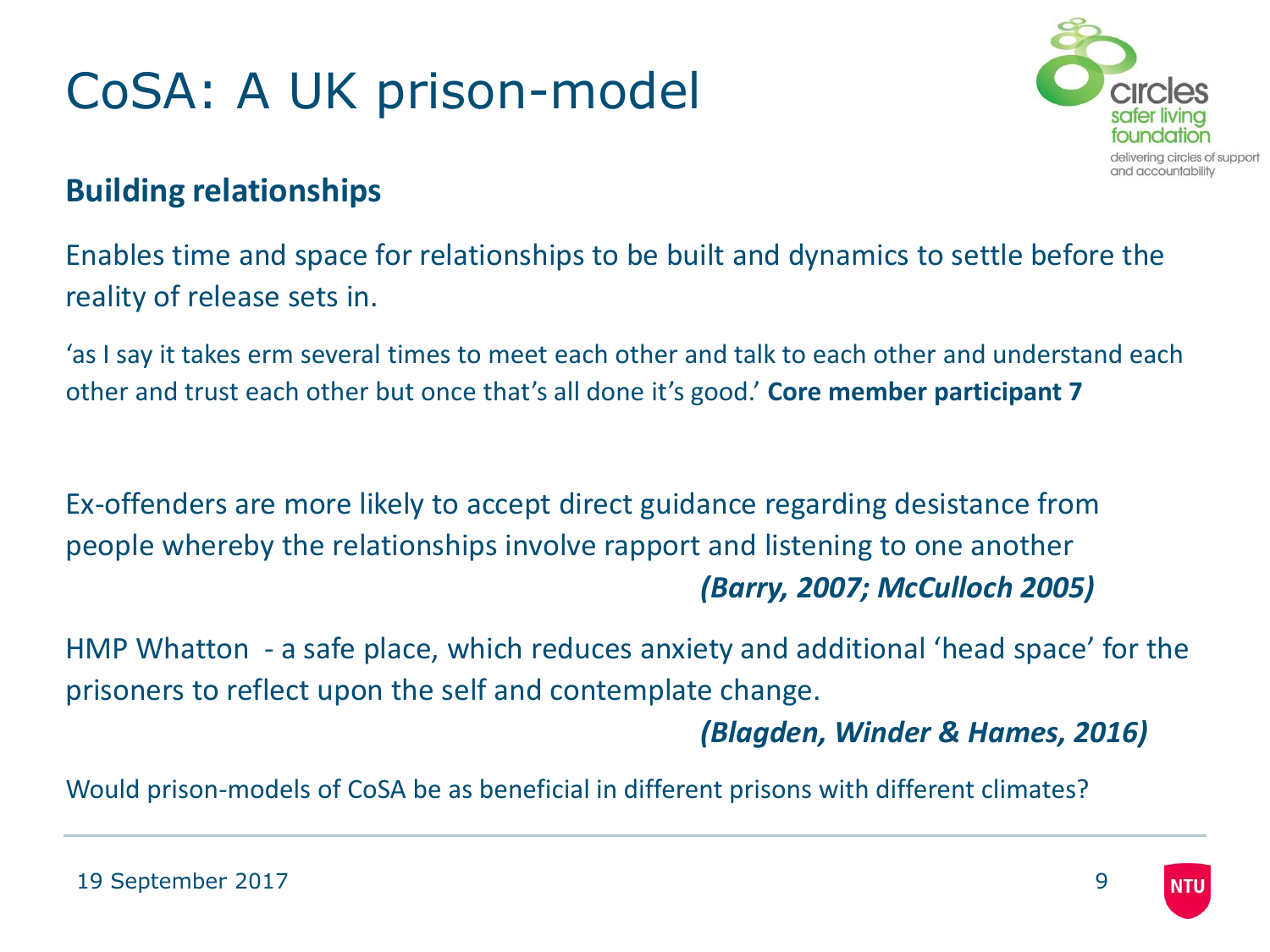#### **Being prepared**



Time for the volunteers to help prepare the Core Members for possible risky situations on release and to discuss management strategies in relation to their restrictions - in language they understand.

'Err explaining things to me in a different light, how I deal with like err somethings I don't grab and they're on about doing like roleplays, I don't mind doing that, they talk to me and everything so that's a good thing.' **Core Member participant 4**

"I took all my stuff from HSP and they read it and so on, it was lovely to disclose it. You know it makes you feel better, you don't hide anything inside yourself and you think 'ooh what will they think of me if I tell them what I've done' and so on but none of that, they were superb." **Core Member participant 7**

Reinforces the Core member's use of strategies to manage offence-related thoughts and behaviour – also by offering acceptance and inclusion upon hearing this information they are reinforcing this new pro-social identity also.

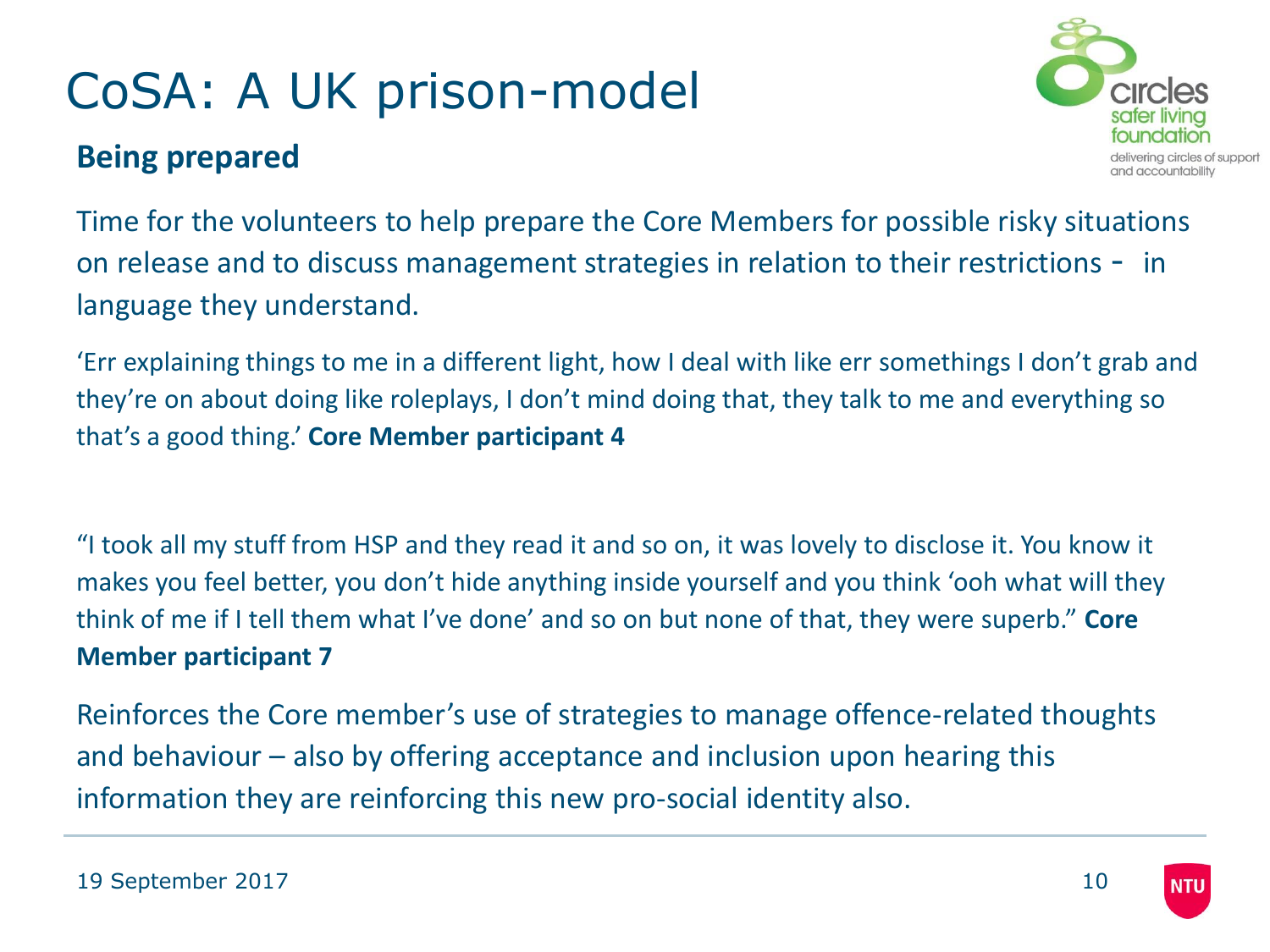#### **Through the gate**



Core members are supported through the difficult and often scary period from prison to community

'It was good because we'd already met inside \*\*\*\* (prison) I think we met for 6 months inside before so it was good to have a couple of familiar faces…I think the bond needs to be there before you leave prison because if it's not there, if you're not fully committed before you leave then there's always a chance that someone might just say no it's not working on the outside. You won't be committed unless you're bonded and you need that bond on the inside I think' **Core member participant 10**

Encourages them to 'stay on track' and stops them slipping back in to old behaviour during the sensitive period of release

'with the group yeah I found them very supportive, they was always there straight away swapping phone numbers and stuff like that and then they explained to me who was going to be on duty that weekend you know if anything happened I could get in touch with them and they're still doing that now.' **Core member participant 2**

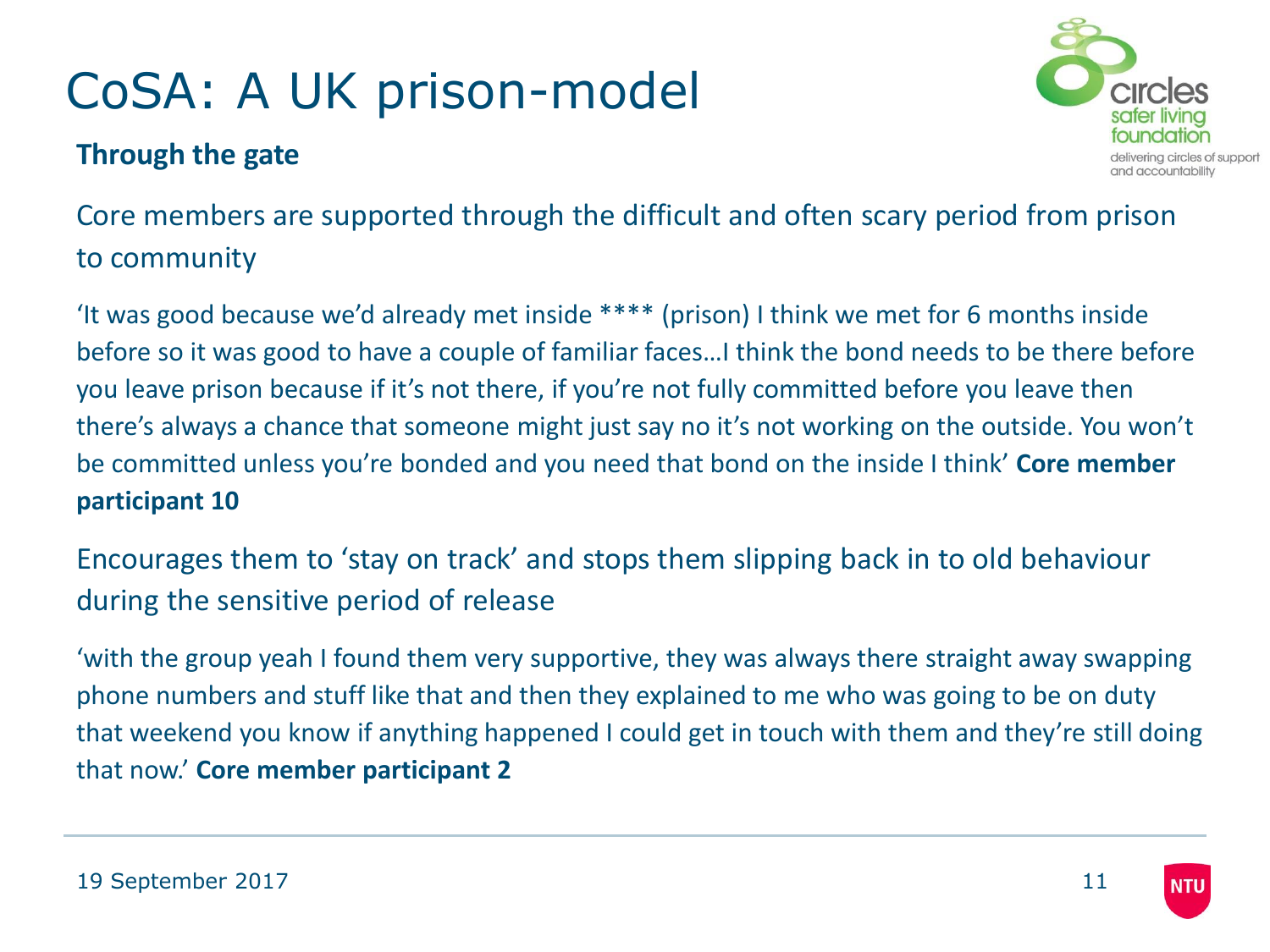

Re-entry, can be seen as a process beginning well before release and continuing after offenders have re-joined society

The lack of support offenders receive generally during this transitional period from prison to community can make the process difficult and uncertain.

*(Elliott & Zajac, 2015)* 

This period can be a considerably more vulnerable time for those with intellectual disabilities or who are elderly due to additional difficulties in establishing a social network. *(Cummins & Lau, 2003; Crawley & Sparks, 2006)*

For these individuals a prison-based model CoSA appears to provide additional benefits and through-care during the transitional period from prison to community

• Encourages and supports desistance during the lead up to and immediately on release from prison

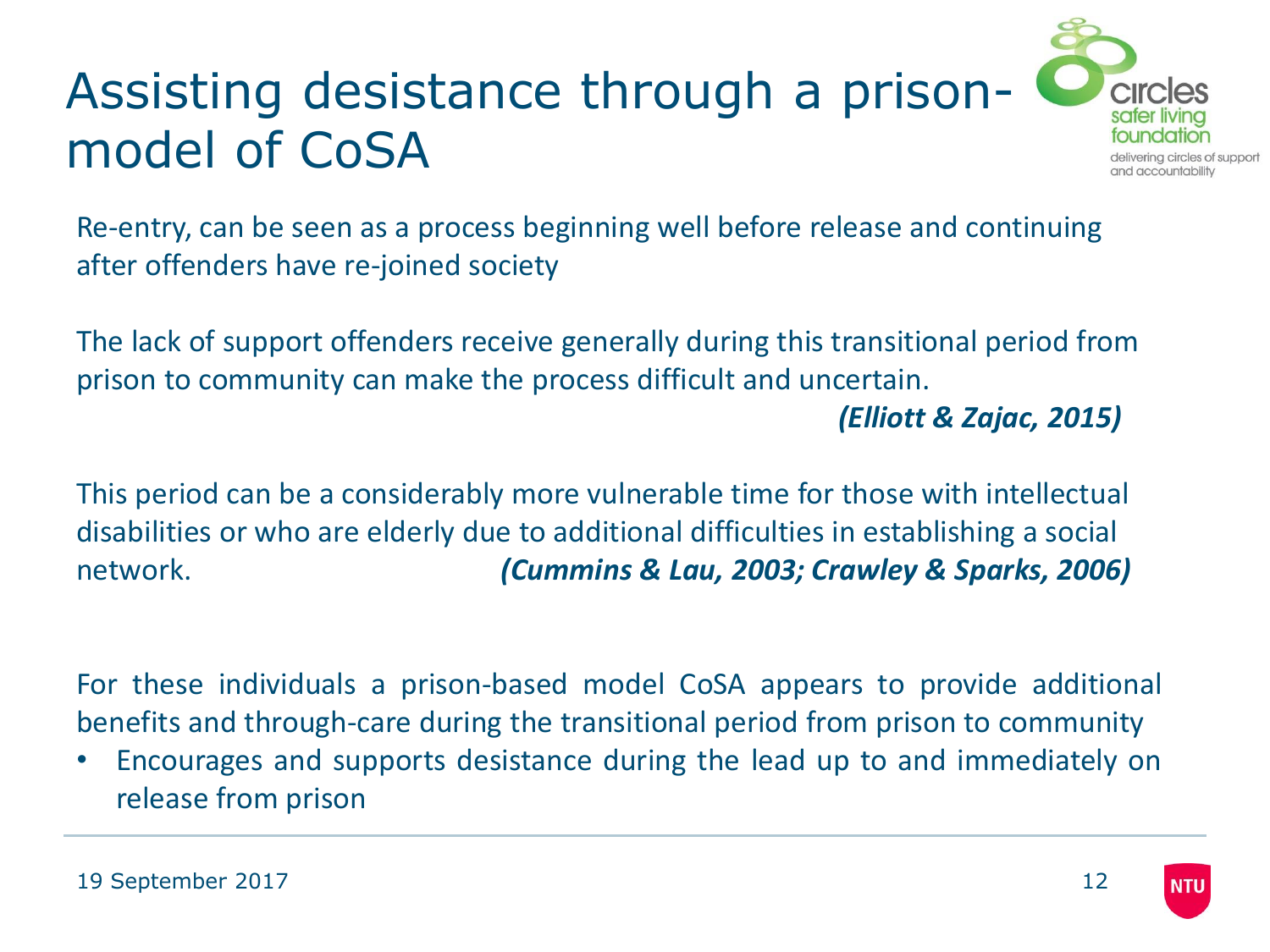

#### **Is it enough?**

Offering support to help the Core Members develop new social bonds with the wider community is reported to help counteract any feelings of disconnectedness that may be felt through perceived stigmatisation from society *(McNeill, 2009).*

Despite this and the additional benefits of the prison-model Core Members are still worried about never being able to leave the 'sex offender' label behind.

Concerned that they will always face restrictions and are afraid of people finding out.

'There is no normal once you've been inside really, you're forever under conditions, even after probation finishes you're still under conditions, you're not free really' **Core member participant 9**

"I suppose I'm under, I feel under pressure, I feel that I'm an outsider I suppose in how I feel…I don't feel that I'm relaxed, I can't relax, I don't know how…I feel I've lost my place like in the community" **Core Member participant 6**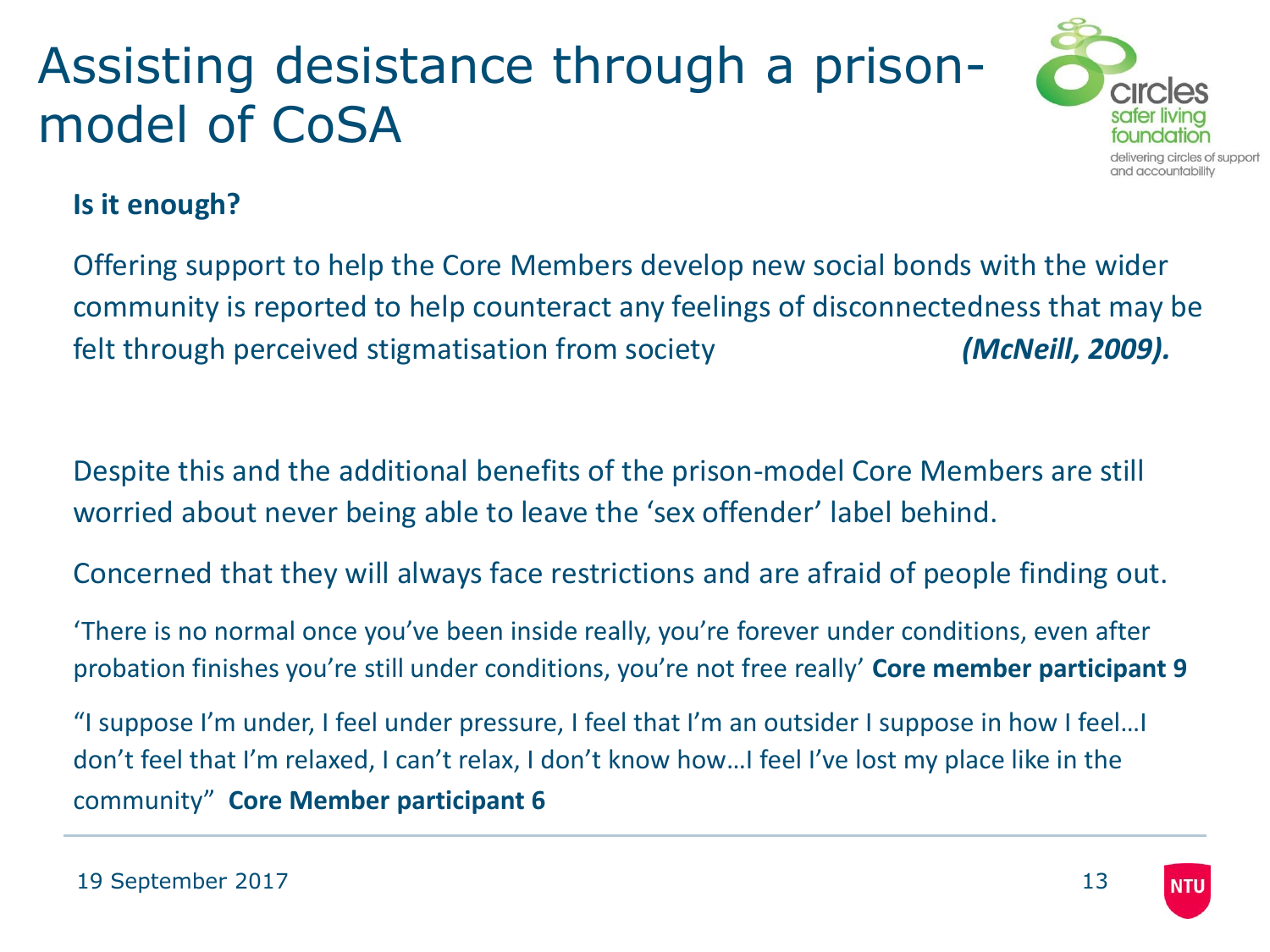

#### **Next steps:**

From the findings at this stage in the participants' journey one cannot conclude whether or not the participants will reach full desistance from crime

It would be useful to revisit the participants after their time with CoSA has come to an end.

- Exploration in to whether the additional benefits of the prison-based model is enough for the participants to reach desistance
- Are they able to withstand the societal challenges to reintegration once the volunteers are no longer there to support them.

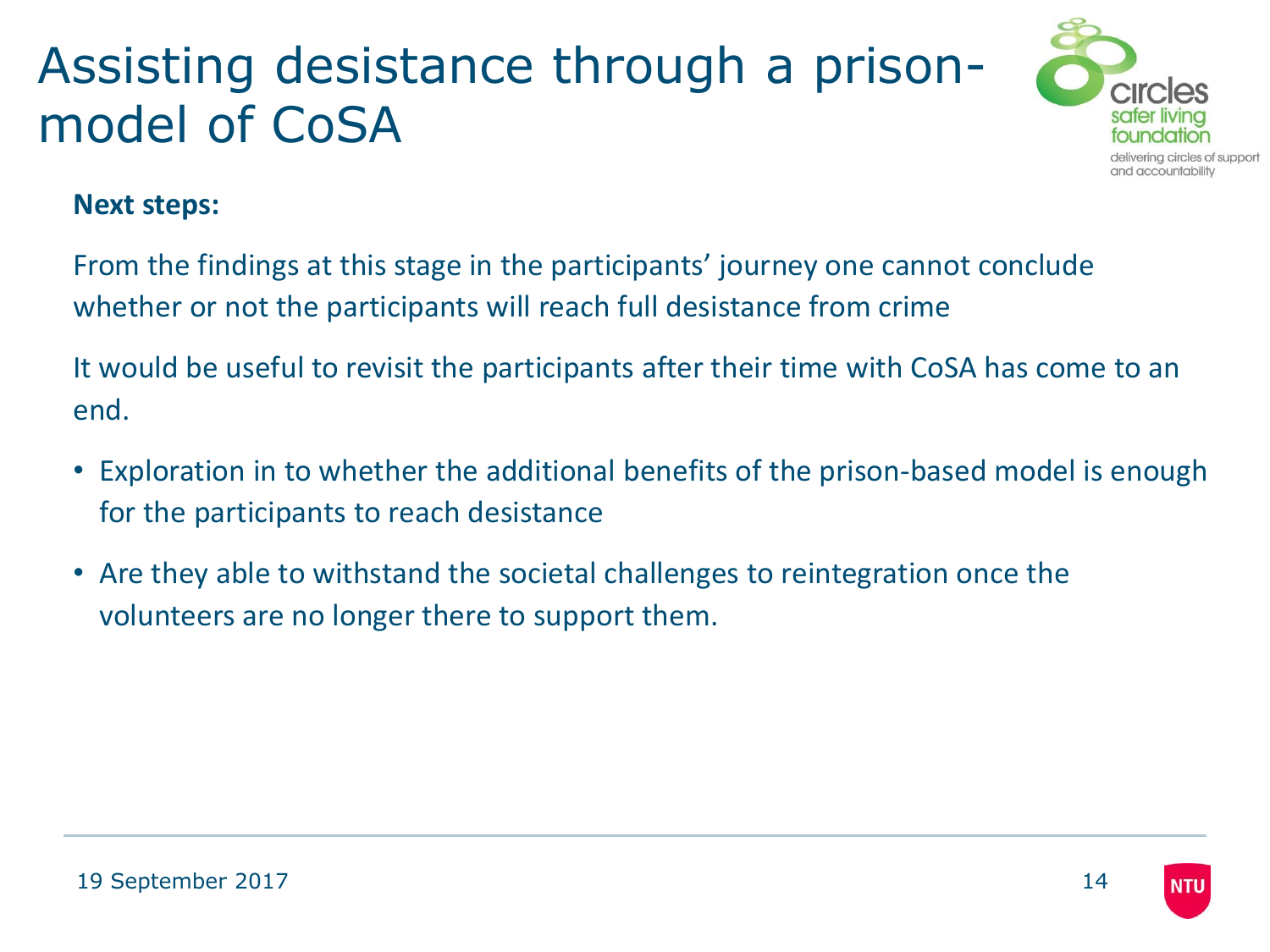

# **Thank you for listening**

**[rosie.kitson-boyce2004@my.ntu.ac.uk](mailto:rosie.kitson-boyce2004@my.ntu.ac.uk) @RosieBoyce1**

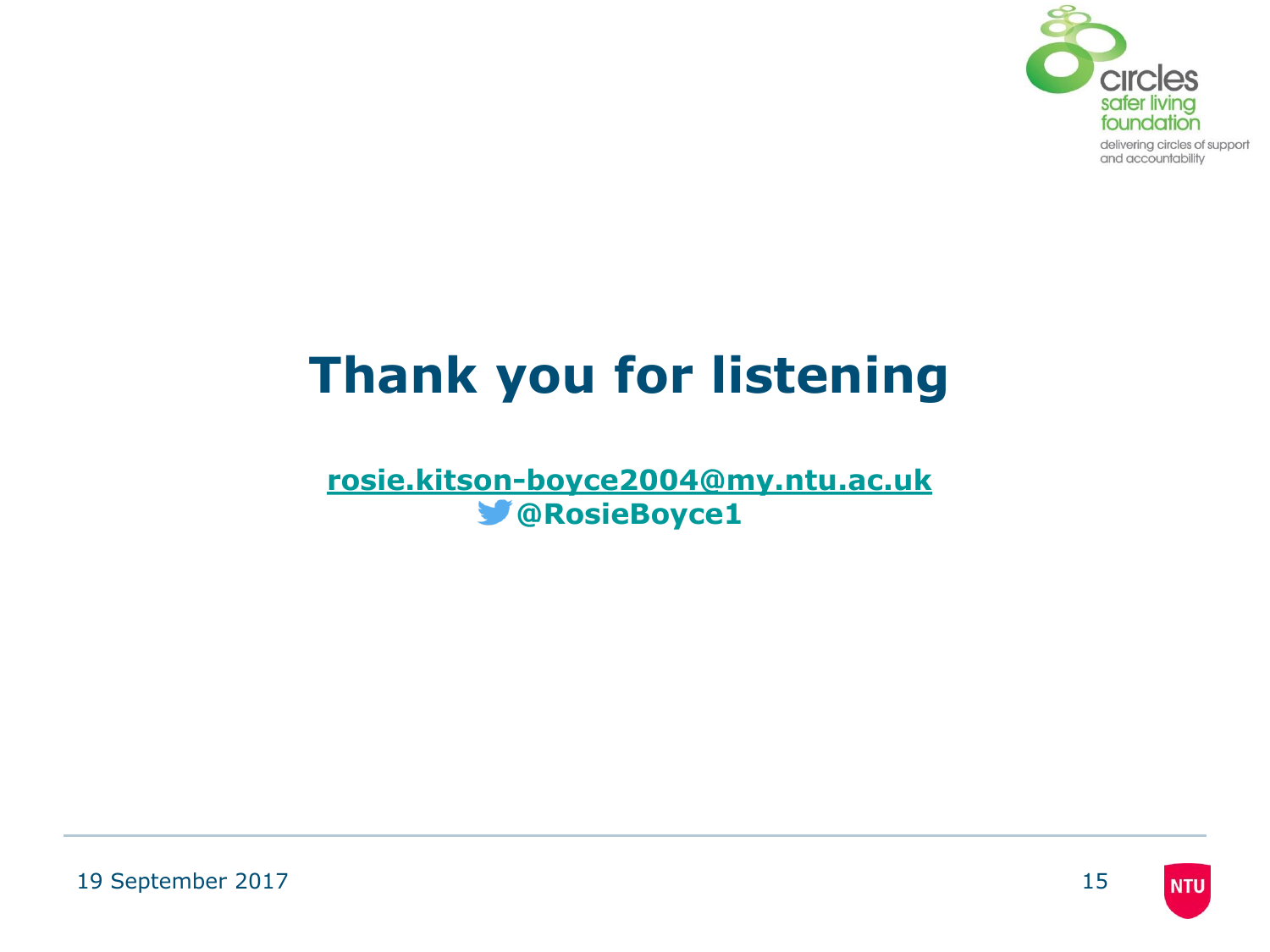#### References

- Aresti, A., Eatough, V., & Brooks-Gordon, B. (2010). Doing time after time: An interpretative phenomenological analysis of reformed ex-offenders' experiences of self-change, identity and career opportunities. *Psychology, Crime & Law, 16*(3), 169-190. http://dx.doi.org/10.1080/10683160802516273
- Barry, M. (2007). Listening and learning: The reciprocal relationship between worker and client. *Probation Journal, 54*(4), 407- 422. https://doi.org/10.1177/0264550507083539
- Blagden, N., Winder, B., & Hames, C. (2016). "They treat us like human beings"—Experiencing a therapeutic sex offenders prison: Impact on prisoners and staff and implications for treatment. *International Journal of Offender Therapy and Comparative Criminology, 60*(4), 371-396.
- Crawley, E., & Sparks, R. (2006). Is there life after imprisonment? How elderly men talk about imprisonment and release. *Criminology and Criminal Justice, 6*(1), 63-82. http://dx.doi.org/10.1177/1748895806060667
- Cummins, R. A., & Lau, A. L. (2003). Community integration or community exposure? A review and discussion in relation to people with an intellectual disability. *Journal of Applied Research in Intellectual Disabilities, 16*(2), 145-157. <http://dx.doi.org/10.1046/j.1468-3148.2003.00157.x>
- Elliott, I. A., & Zajac, G. (2015). The implementation of circles of support and accountability in the United States. *Aggression and Violent Behavior, 25*, 113-123. http://dx.doi.org/10.1016/j.avb.2015.07.014
- Fox, K. J. (2015). Contextualizing the policy and pragmatics of reintegrating sex offenders. *Sexual Abuse: A Journal of Research and Treatment,* 1-23. http://dx.doi.org/10.1177/1079063215574711
- Höing, M., Vogelvang, B and Bogaerts, S. (2015) "I Am a Different Man Now"—Sex Offenders in Circles of Support and Accountability A Prospective Study, International journal of offender therapy and comparative criminology, 0306624X15612431.